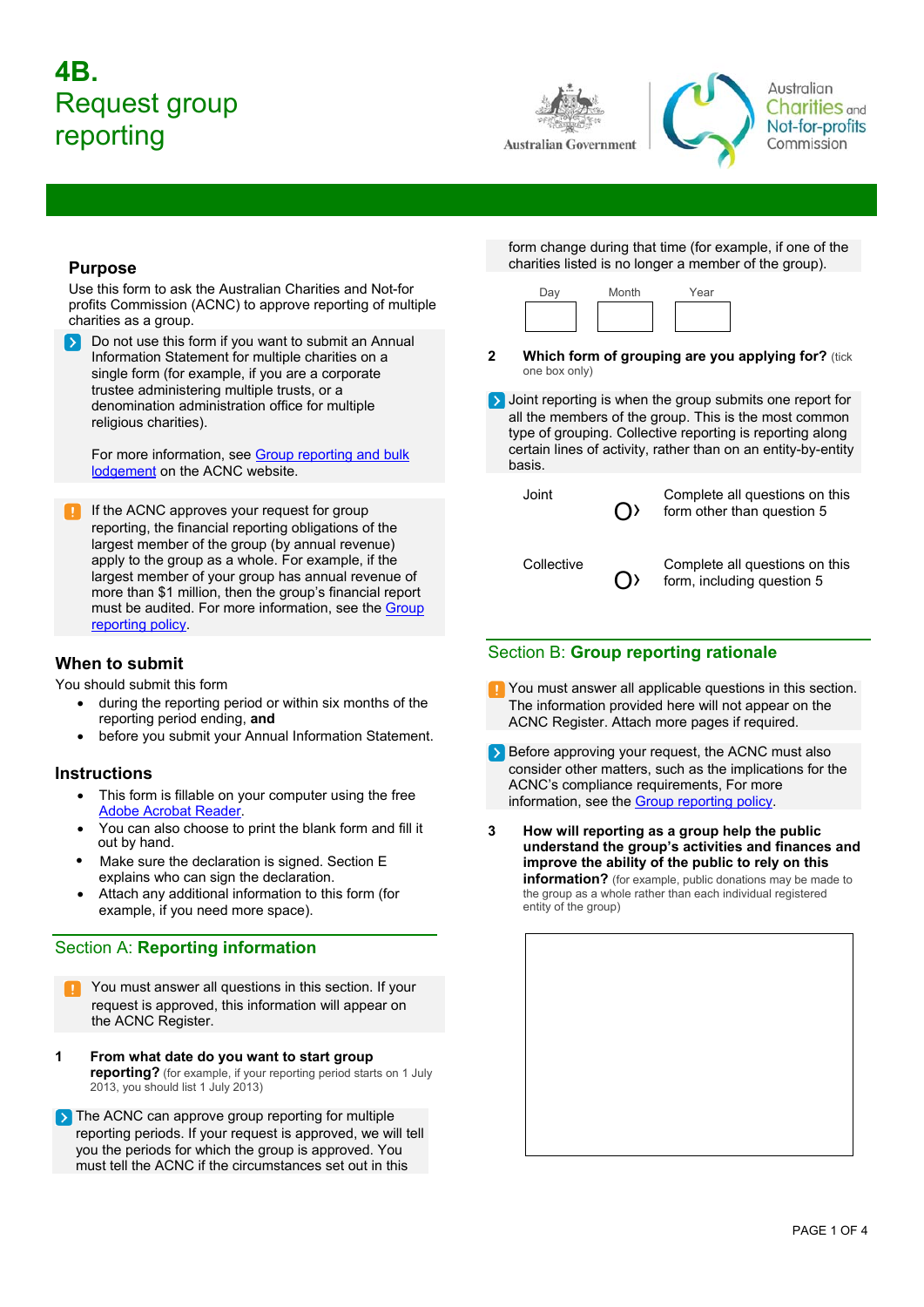**4 How (if at all) will reporting as a group affect your compliance and administrative costs?** (for example, having to provide individual reports may increase audit costs)

### <span id="page-1-0"></span>**5 If you selected 'collective' in question 2, on what basis would you like to collectively report?**

(for example, if your reporting group consists of affiliated registered entities that advance religion and relieve poverty, you may want to collectively group and report based on their religious and welfare functions)

Attach more pages if required.

#### **6 Do you have any other information that would support your application?**

(for example, consolidated financial statements, organisational chart, previous annual reports)

**Note:** The previous year's consolidated financial statements (where applicable) or annual report will assist the ACNC in processing your application. Further, in order for us to process your application you must ensure that you have lodged all applicable Annual Information Statements and uploaded the governing documents and responsible person details for each charity in the proposed group via the **ACNC [Charity](http://charity.acnc.gov.au) portal** 

- Yes > Attach this information to this form
- No > No further action required

# Section C: **Who we should talk to**

Only complete this section if the person we should talk to about this form is not the person signing the form in Section E. Ensure you read the information on page 4 under Privacy before you complete this section.

The information provided in this section will not appear on the ACNC Register. While this section is optional, the information will assist the ACNC should we need to discuss or verify any of the information provided on this form.

### **7 Name**

Title

Mr  $\bigcap$  Mrs  $\bigcap$  Miss  $\bigcap$  Ms  $\bigcap$  Other

Family name

Given name(s)

- **8 Preferred phone number (landline or mobile)**
- **9 Email address**

### **10 Relationship to group**

(for example, group's accountant, admin officer)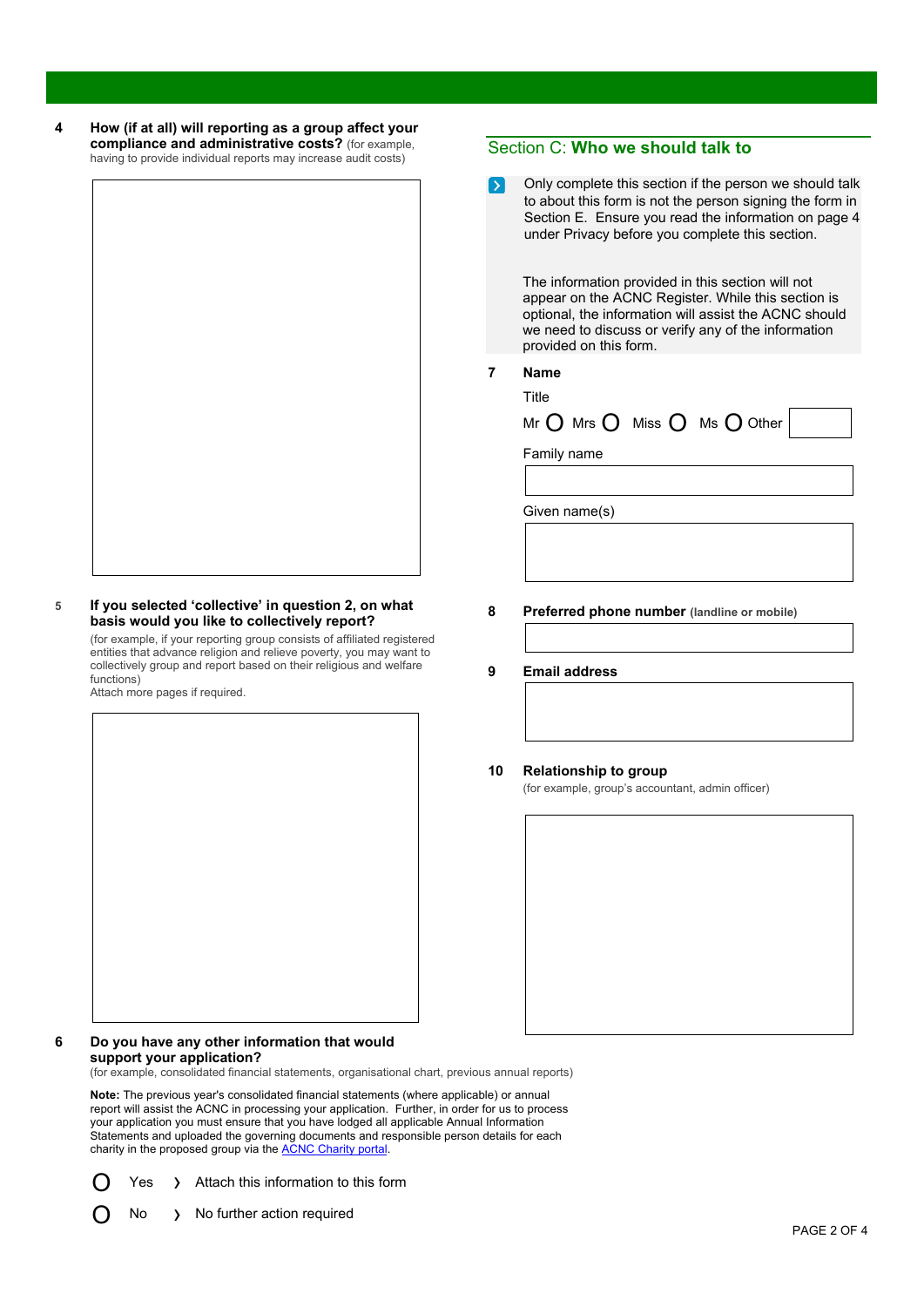# **4B.**  Request group reporting



Australian **Charities** and Not-for-profits Commission

# Section D: **Group information**

- T You must complete this table. If your request is approved, the charities in your group will appear on the ACNC Register as a member of a group.
- **11 For each member of your proposed group, complete the information in the following table, or use the spreadsheet version available from reporting@acnc.gov.au.**

Use the spreadsheet Schedule to this form if you have more than 20 members in your group.

- **T** The ACNC will check whether the members of this group that are registered with the ACNC have provided their governing documents and details of responsible persons (members of the governing body) to the ACNC. Make sure this information is up-to-date before you submit this form by using the ACNC's Charity portal.
- **Column A:** These numbers are provided to help you explain the relationship between group members in column D. **Column B:** The name of the group member should be its formal name as it appears on legal or other official documents and
	- on the ACNC Register.

**Column C:** Provide the group member's Australian Business Number (ABN).<br>**Column D:** Explain the relationship between this member and other members Explain the relationship between this member and other members of the group. This should be based on the factors of control, affiliation and proximity (for example, the member is a wholly owned company of member of 1).

| (A)              | (B)         | $\overline{(\mathsf{C})}$ | $\left( \mathsf{D}\right)$ |
|------------------|-------------|---------------------------|----------------------------|
| No.              | <b>Name</b> | <b>ABN</b>                | Relationship               |
| $\mathbf{1}$     |             |                           |                            |
| $\overline{2}$   |             |                           |                            |
| $\sqrt{3}$       |             |                           |                            |
| $\overline{4}$   |             |                           |                            |
| $\,$ 5 $\,$      |             |                           |                            |
| $\,6\,$          |             |                           |                            |
| $\boldsymbol{7}$ |             |                           |                            |
| $\,8\,$          |             |                           |                            |
| $\boldsymbol{9}$ |             |                           |                            |
| $10$             |             |                           |                            |
| 11               |             |                           |                            |
| 12               |             |                           |                            |
| 13               |             |                           |                            |
| 14               |             |                           |                            |
| 15               |             |                           |                            |
| 16               |             |                           |                            |
| 17               |             |                           |                            |
| $18$             |             |                           |                            |
| $19$             |             |                           |                            |
| $20\,$           |             |                           |                            |